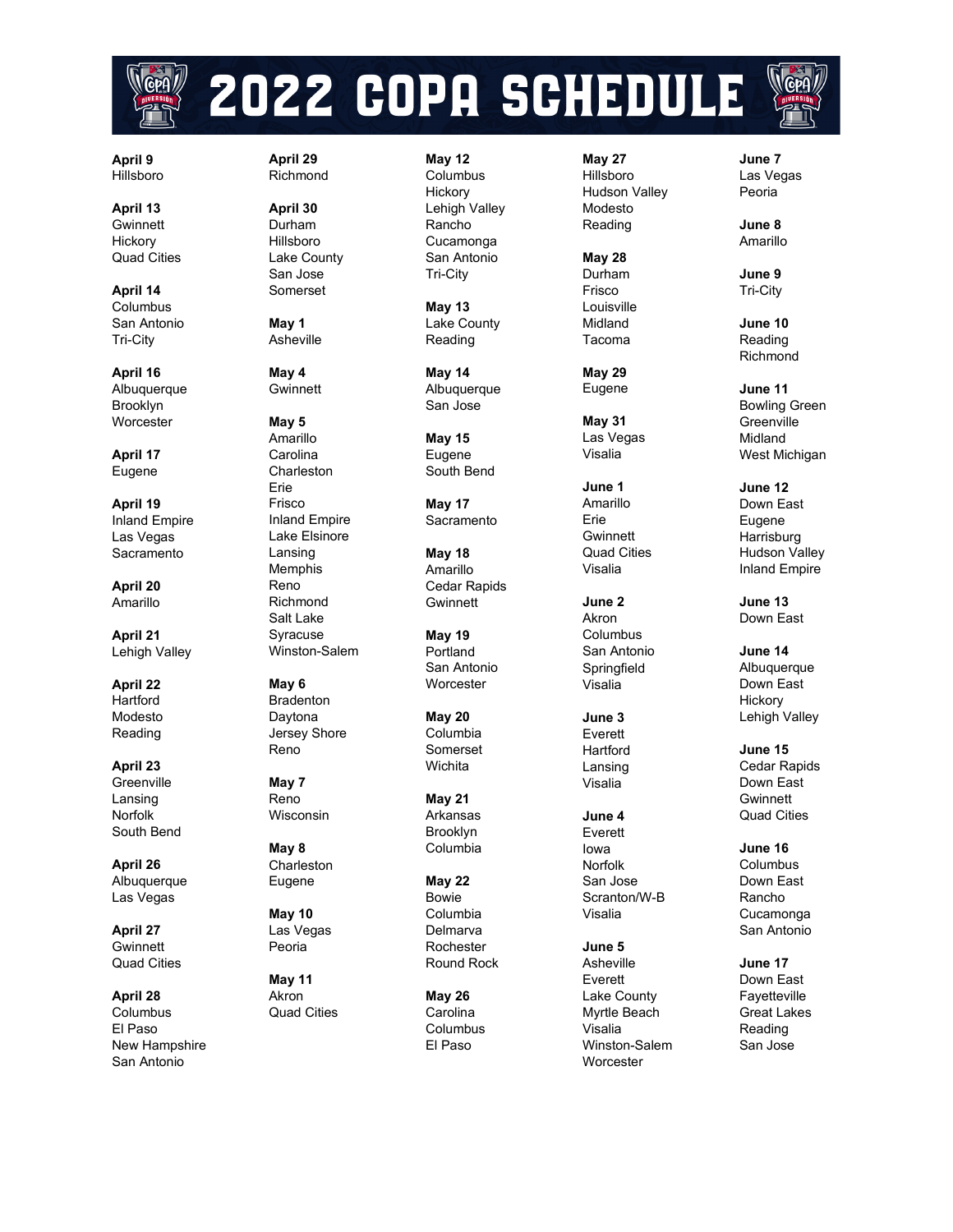

# 2022 COPA SCHEDULE

**June 21** Akron Hillsboro Las Vegas **Sacramento** 

**June 24** Arkansas Corpus Christi Daytona Lake Elsinore Nashville Salem Stockton

**June 25** Corpus Christi Nashville South Bend Stockton

**June 26** Corpus Christi Delmarva Eugene Nashville Somerset **Stockton** 

**June 28** St. Paul

**June 29** Amarillo Erie Quad Cities Round Rock Wisconsin

**June 30** Carolina

**July 1 Hickory** Reading

**July 2** Albuquerque

**July 3** Eugene

**July 6 Gwinnett** Lansing

**July 7** Arkansas Columbus Fayetteville San Antonio Somerset **Worcester** 

**July 8** Brooklyn Fresno Richmond

**July 9** Fresno **Wichita** 

**July 10** Fresno Jersey Shore New Hampshire

**July 12** Las Vegas **Sacramento** 

**July 13** Amarillo Erie Quad Cities

**July 14** Columbus El Paso Lake County Rancho Cucamonga Springfield Syracuse Tri -City

**July 15** Reading St. Paul West Michigan

**July 16** Bradenton Frisco Scranton/W - B

**July 17** Asheville Eugene Myrtle Beach **July 19** Daytona

**July 22** Great Lakes Oklahoma City Round Rock

**July 23 Greenville** Oklahoma City

**July 24** Hillsboro Lehigh Valley Oklahoma City South Bend

**July 26** Durham Rochester

**July 27** Amarillo **Gwinnett** 

**July 28** Louisville

**July 29 Hartford** Midland Modesto Peoria Richmond Tacoma

**July 30** Charleston Hudson Valley

**July 31** Eugene Inland Empire Memphis

**August 2** Las Vegas

**August 3** Bowling Green **Charlotte** Quad Cities

**August 4 Carolina** Columbus Lehigh Valley NW Arkansas San Antonio

**August 5** Arkansas **Charlotte** Fort Wayne NW Arkansas Reading Salt Lake **Worcester** 

**August 6 Charlotte** Fort Wayne Harrisburg

**August 7** Delmarva Fort Wayne **Hickory** Iowa Lansing

**August 9** Lake County

**August 10** Amarillo Quad Cities

**August 11** Akron El Paso Tri -City

**August 12** Albuquerque Scranton/W - B

**August 13 Greenville** Hillsboro Lake Elsinore

**August 14** Eugene St. Pau l Wichita

**August 16 Hartford Sacramento** 

**August 17** Cedar Rapids Gwinnett

**August 18** Columbus **Worcester** 

**August 19** Reading Richmond

**August 20 Hartford Hickory** 

**August 21** West Michigan

**August 23** Las Vegas Winston -Salem

**August 24** Inland Empire Quad Cities

**August 25** Arkansas Bowie San Antonio

**August 26** Great Lakes Modesto Reading Somerset Wisconsin

**August 27** Bowling Green **Harrisburg** Iowa Jersey Shore

**August 28** Myrtle Beach

**August 30** Chattanooga

**August 31** Amarillo Chattanooga **Gwinnett** Hudson Valley **Worcester** 

**September 1** Carolina Chattanooga Columbus San Antonio **Springfield**